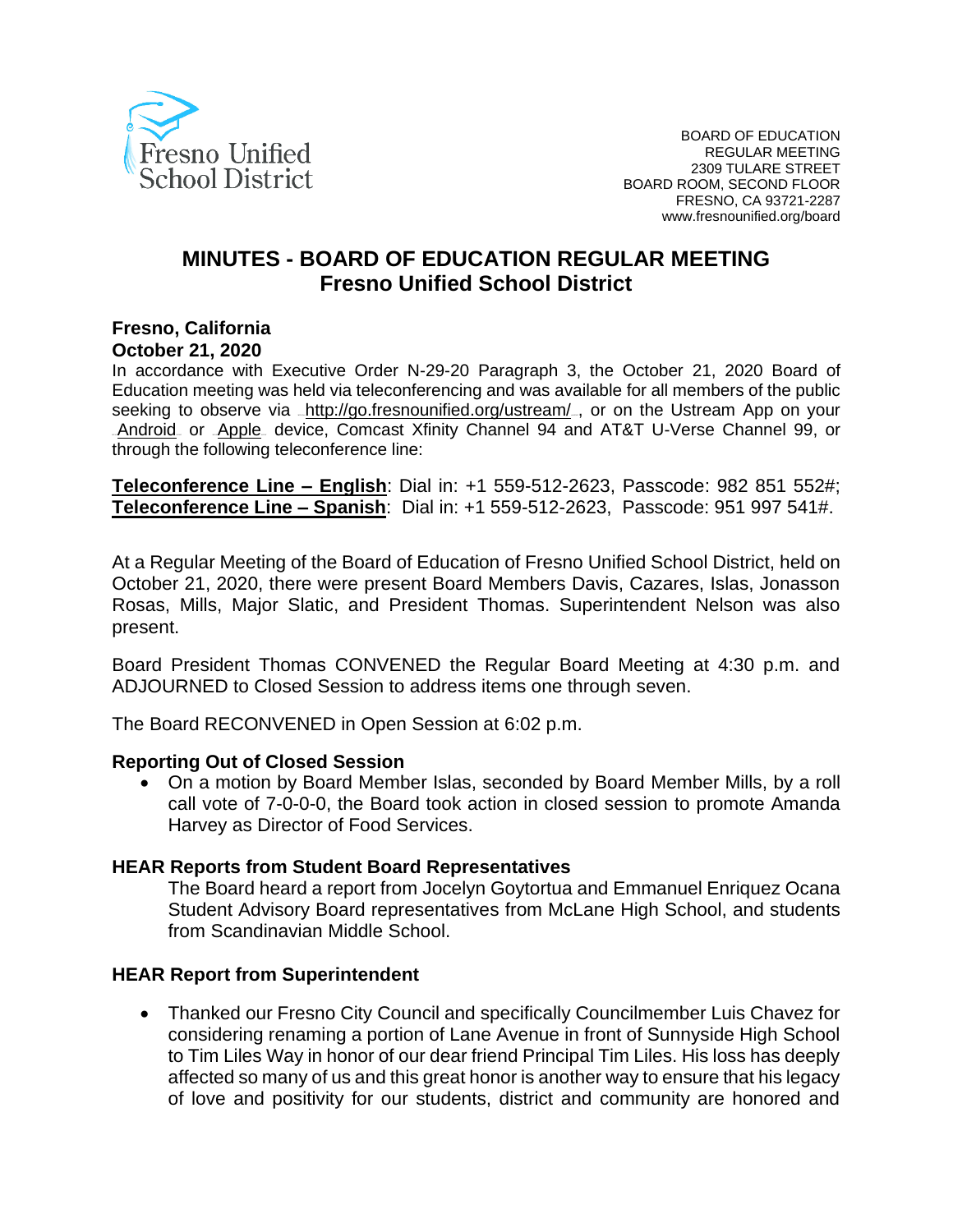remembered. This item is on the agenda for approval at tomorrow's City Council meeting and if approved we hope to support the City of Fresno in celebrating the new Tim Liles Way!

- Shared this month is LGBTQ History Month! LGBTQ History Month is an opportunity to understand and educate all students and staff on the issues facing LGBTQ+ students. This education leads to holding a more positive self-concept, feeling more connected and engaged in school, and experiencing greater safety. All students learning about the historic and contemporary contributions of LGBTQ people leads to them holding a more positive and respectful view of LGBTQ peers which results in lower levels of bullying, decreased incidents of harassment related to sexual orientation and gender identity, increased teacher/staff support and intervention, as well as greater reporting of incidents. I encourage each of us to take time this month to learn more about the fantastic accomplishments and contributions of our LGBTQ community!
- Announced this week is Cyber Safety Week! This week all our students will be receiving lessons and instruction regarding cyber safety and digital citizenship – which we know is more important than ever at this time of distance learning!
- Invited people to Join our Virtual Aspiring Teacher Expo to learn more about our teacher pipeline programs and meet directly with our University partners to start a journey towards a credential! If you want to learn more about how the Aspiring Teacher Expo works and hear directly from teachers who started their teaching journey at the Expo, join our District Livestream this Friday at 1pm on our website and Facebook! The Expo is being held a week from today on Wednesday, October 28th from 4:30pm-6:30pm and you can register by heading to tinyurl.com/expofall2020. Come join our Fresno Unified Family!
- Shared the District is pivoting a few more of our amazing fall events to a virtual environment! This year we're debuting our Choose Your Future Week from November 2nd through November 6th. This week will include our School Choice Expo for parents to learn all their school choice options for their students from PreK-12th grade. It will also include our CTE Ticket to the Future and Student Showcase for our 8th grade students and their parents to learn all about the CTE pathways, specialty schools, campus culture, athletics and activities available to students at our different high schools. And lastly our Parent University will be offering parent learning webinars on grade transitions and special education. Check out our website at Fresno Unified dot org for more information and keep your eyes peeled for SchoolMessengers, flyers on PeachJar, and emails with more information!
- Shared Fresno Unified's esports league is underway, providing virtual competition to hundreds of students and fostering school spirit at 13 district high schools and the Center for Advanced Research and Technology. The Fresno Unified eSports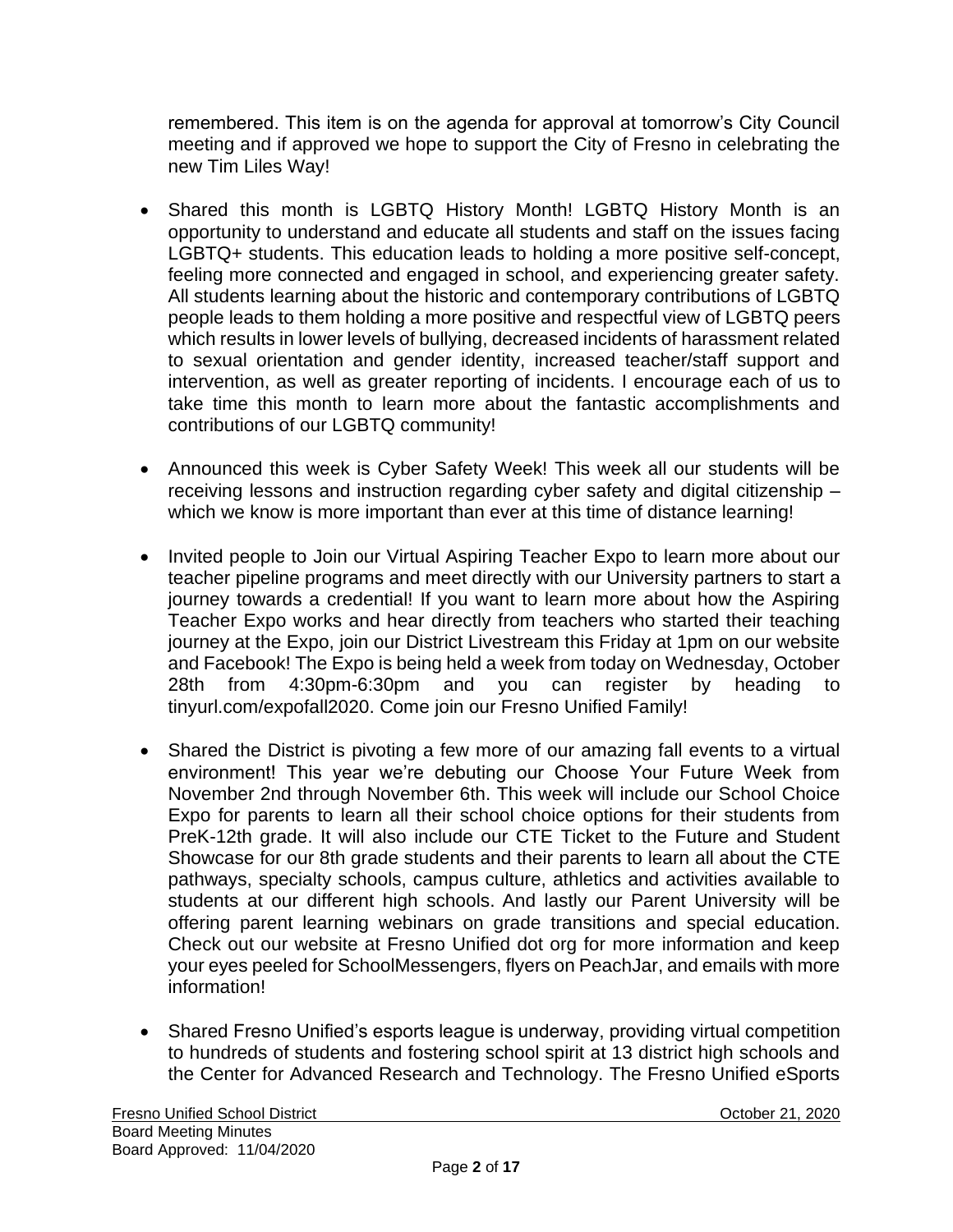League – FUeL – began the League of Legends regular season Sept. 30 and will conclude with the district-wide tournament beginning on Nov. 15. Students, part of five person teams, compete from their individual homes on Wednesdays from 3:30-5 p.m. Players and coaches can check on their team's status from the Battlefy online platform after each match. Esports is a booming industry with numerous job opportunities beyond being a player, including game design, coding, testing, sales and marketing, production, streaming and management. More than 200 colleges and universities are actively recruiting and providing scholarships for eSports players.

- Announced that through our partnership with Tutor dot com, students can access homework and tutoring support in over 120 subjects at the very moment a student needs it, even if that is late at night or on the weekend. Students can access Tutor dot com directly through their district Clever account at any time they need it. Through Tutor dot com students can also schedule a future tutoring session, practice for a test, or submit a writing assignment for detailed feedback before they ever need to turn the paper into their class for a grade. We are excited to offer this on-demand support to all of our students, especially during distance learning, and encourage all students and parents to utilize this free and safe resource!
- Shared Fresno Unified is currently surveying parents to collect important information used to receive additional funding to support educational programs that directly benefit your child. Under the State's Local Control Funding Formula, a portion of district funding is determined based on the demographics of our student population. Therefore, we are required to gather crucial income and household information from some families. Our goal is to maximize funding potential by having every family that fits within this parameter complete the Confidential Family Survey. If you have received a Parent Letter in your email or your student's email, an alert through Edu-text, through ATLAS Parent Portal, or some other Fresno Unified platform, please take a few minutes to complete this online survey by November 20th at http://www.fresnou.us/CFS. For any questions, please call 457- 3934.

# **BOARD/SUPERINTENDENT COMMUNICATION**

**Student Member Camarillo** – Commented on the importance of mental health and encouraged everyone to reach out to someone. Encouraged students to keep hope, and to keep persevering with distance learning.

**Member Jonasson Rosas** – Requested clarity on Medi-Cal billing pertaining to reimbursement and services provided and asked if private insurance companies are billed for reimbursement. Shared if the district is not billing private insurance it is a missed opportunity for revenue. Requested quantitative information, what will be measured and the return on investment, more data driven than experiential, pertaining to Designated Schools.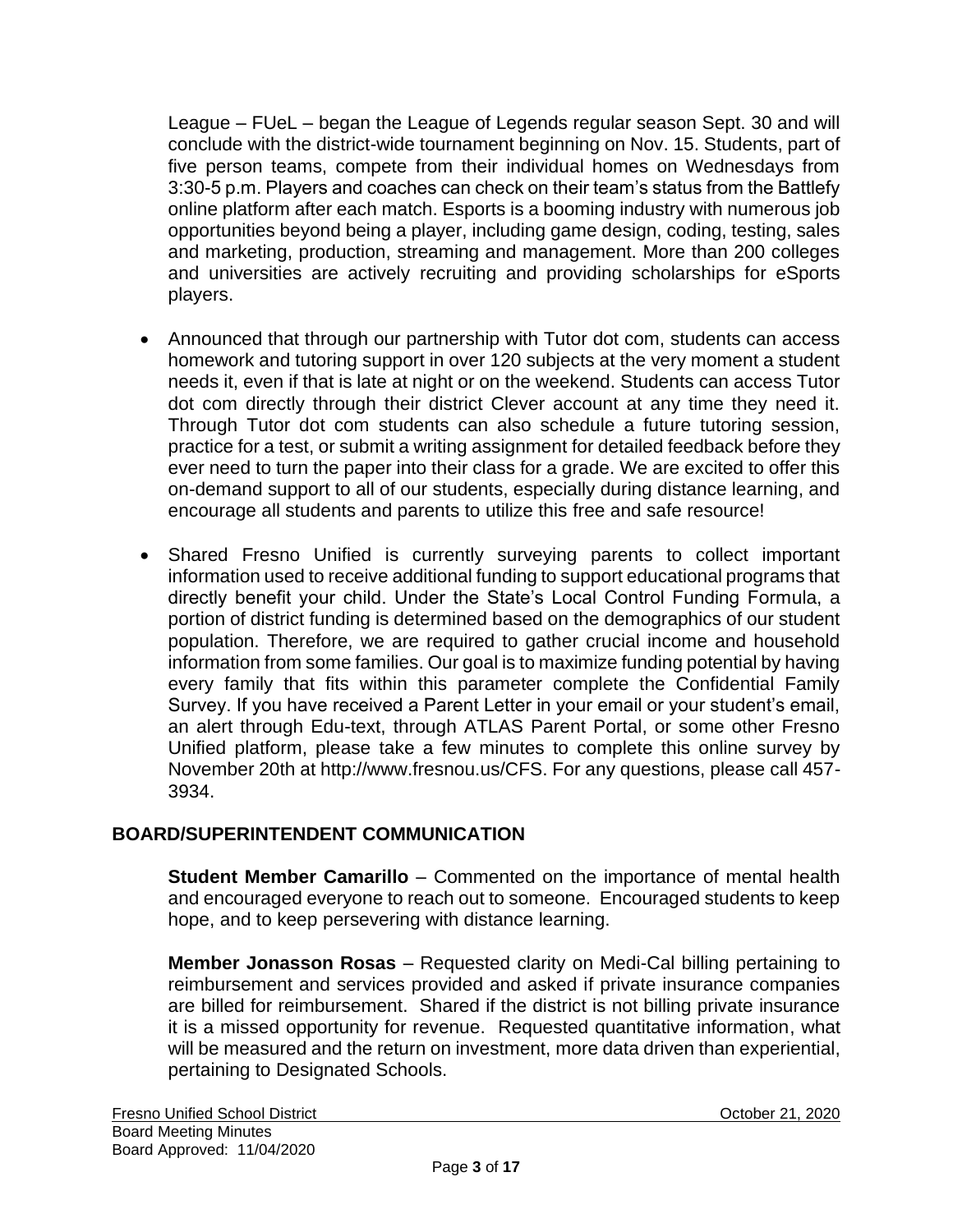**Member Mills** – Recognized Tressa Overstreet and Lisa Nichols both for being named as a Marjaree Mason Center's Top Ten Professional Women. Shared information from the Fresno County Trustee Association Meeting and requested information as to why Fresno Unified did not provide a vote for the District Reorganization Committee.

**Member Major Slatic** – Requested clarity pertaining to virtual IEPs and asked if they are being used to check a box. Referenced Board Communication No. EA3, Climate and Culture Quarter One Progress Update, dated October 16. Requested clarity pertaining to information in the communication, as to what the 22.8% chronic absenteeism rate is for the district. Referenced Board Communication No. EA2, Assessment Validity and Reliability During Distance Learning, dated October 16. Requested clarity as to if there is a study, scientific validation, peer review, for the iReady Diagnostic. Commented the Hanover Designated School evaluation carries no weight unless the Board can see the ROI. Requested clarity as to an incident which took place during a training.

**Member Islas** – Congratulated Tressa Overstreet and Lisa Nichols both for being named as a Marjaree Mason Center's Top Ten Professional Women. Recognized sites doing wonderful work in the district such as flu clinics, testing sites, and food distribution. Grateful to schools that have opened to students and good work happening, recognized Leavenworth. Reminded the community, the district can't re-open schools until there is a better handle on decreasing cases of COVID-19 in the community. Encouraged people to visit the County Department of Public Health website. <https://www.co.fresno.ca.us/departments/public-health>

**Member Davis** – Congratulated Tressa Overstreet and Lisa Nichols both for being named as a Marjaree Mason Center's Top Ten Professional Women. Thanked Jason Duke for sharing his story. Shout out to Councilmember Luis Chavez for his support with the naming of Tim Liles Way in the Sunnyside Region. Shout out to Wendy McCulley for her presentation during the Council of the Great City Schools virtual conference. Recognized Alexa Butler a Sunnyside High School student that attended CGCS. Shared the Community Service award from the Kiwanis Club.

**Board President Thomas** – Shout out to Tressa Overstreet and Lisa Nichols both for being named as a Marjaree Mason Center's Top Ten Professional Women. Congratulated Dorothy Thomas. Requested staff to provide the Board a presentation on attendance at next Board Meeting. Shout out to Lindsay and her team for their presentation. Commented that at a recent Town Hall which had an all student panel and a topic of race and social justice, students stated that on some occasions they feel like a file that's passed on from person to person for graduation. Encouraged staff to remember we work for the students.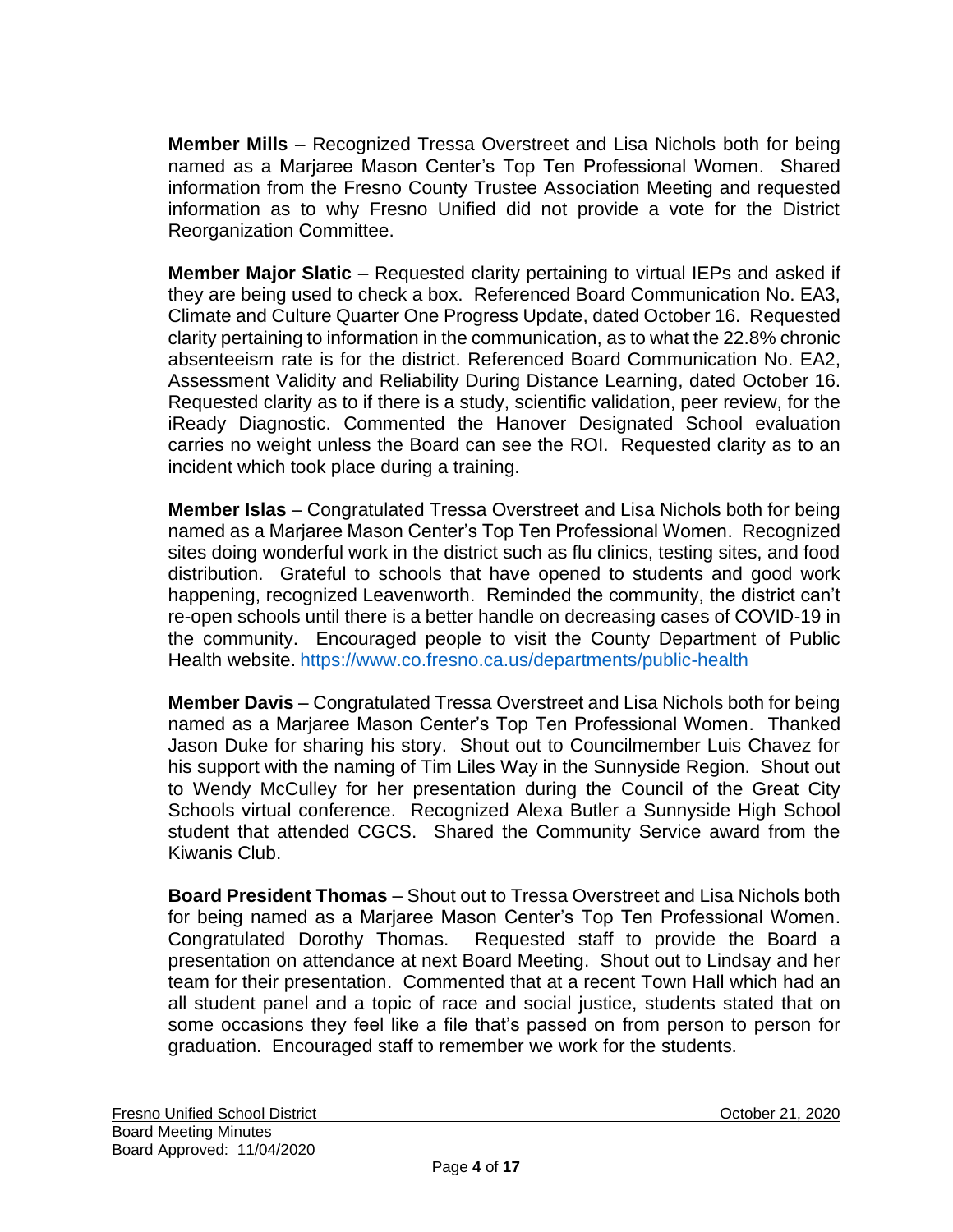### **OPPROTUNITY FOR PUBLIC COMMENT ON CONSENT AGENDA ITEMS**

The Board received zero submissions for public comment for items on the Consent Agenda.

On a motion by Board Clerk Davis, seconded by Board Member Islas, the Consent Agenda, apart from Agenda Item A-3 which was pulled for further discussion, was approved by a roll call vote of 7-0-0-0 as follows: AYES: Board Members: Cazares, Davis, Islas, Jonasson Rosas, Mills, Major Slatic, and Board President Thomas.

### **A. CONSENT AGENDA**

- **A-1, APPROVE Personnel List APPROVED as recommended**, the Personnel List, Appendix A, as submitted.
- **A-2, APPROVE Minutes from Prior Meeting ADOPTED as recommended**, the draft minutes from the October 07, 2020 Regular Board Meeting.
- **A-3, ADOPT Resolution Recognizing the Month of October as National Cyber Security Awareness Month**

**ADOPTED as recommended**, a resolution recognizing the month of October as National Cyber Security Awareness Month.

For the record, Board Members had comments/questions regarding Agenda Item A-3. A summary is as follows: Referenced requests from the media for the Board to take public comment via the telephone, and instances of teachers not using district secured virtual platforms, with both resulting in a negative impact. Board Member stated they are not in favor of sharing the district platform for people to use in a negative manner.

On a motion by Board President Thomas, seconded by Board Clerk Davis, Agenda Item A-3 was adopted by a roll call vote of 7-0-0-0, as follows: AYES: Board Members Cazares, Islas, Jonasson Rosas, Mills, Major Slatic, Board Clerk Davis, and Board President Thomas.

#### **A-4, APPROVE Budget Revision No. 2 for Fiscal Year 2020/21 APPROVED as recommended**, Budget Revision No. 2 for fiscal year 2020/21.

- **A-5, APPROVE Amendment to Agreement with Christine Fonseca APPROVED as recommended**, an amendment to agreement with vendor Christine Fonseca.
- **A-6, RATIFY the Fresno K16 Collaborative Project Proposal RATIFIED as recommended**, released grant funding to be awarded to the Fresno Collaborative for K12 and postsecondary institutions to implement innovative educational strategies.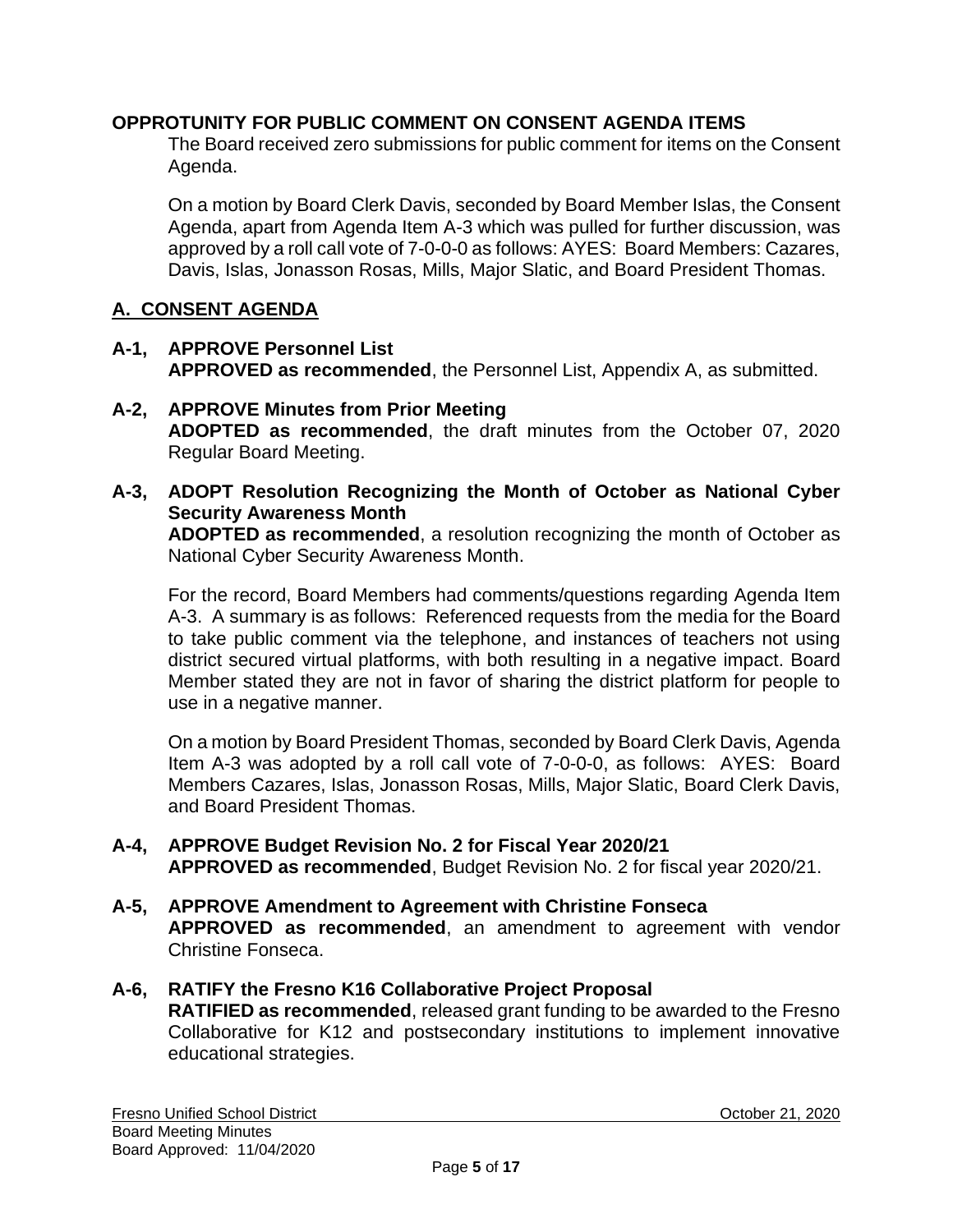- **A-7, RATIFY Grant Application to the California Department of Education for the Career Technical Education Incentive Grant Program RATIFIED as recommended**, a grant application to The California Department of Education for the California Career Technical Education Incentive Grant (CTEIG) program.
- **A-8, RATIFY Grant Application to the California Community Colleges Chancellor's Office – K12 Strong Workforce Program RATIFIED as recommended**, a grant application to The California Community Colleges Chancellor's Office in partnership with the California Department of Education is seeking applications from eligible school districts for K12 Strong Workforce Program grants.
- **A-9, RATIFY Memorandum of Understanding between Fresno Unified School District and the State Center Community College District RATIFIED as recommended**, a memorandum of understanding between Fresno Unified School District and State Center Community College District.

### **A-10, RATIFY Change Orders for the Projects Listed Below**

**Ratified as recommended**, information on Change Orders for the following projects: Bid 19-55, Phoenix Secondary Academy Modular Infrastructure and Site Development, Change Order 6 presented for ratification: \$24,895; Bid 20-19, Fresno High School Career Technical Education (CTE) Building Construction, Change Order 1-2 presented for ratification: \$69,320; Bid 20-34 Sections A and B, Multipurpose Building HVAC Upgrades for Gibson, Holland, Manchester, Powers-Ginsburg Elementary Schools, and Baird Middle School, Change Order 1 presented for ratification (Gibson): \$15,321, Change Order 1 presented for ratification (Manchester): \$1,719, Change Order 1 presented for ratification (Baird): \$2,926; Bid 20-37 Edison High School Athletic Track Replacement, Deduct Change Order 1 presented for ratification: \$-7,376; Bid 20-46, Vinland Elementary School Parking Lot Expansion and Site Access Improvements, Section A and B, Change Order 1 presented for ratification (Section A): \$24,900, Change Order 1 presented for ratification (Section B): \$3,139; Bid 20-53, Burroughs, Powers-Ginsburg and King Elementary Schools HVAC Replacement, Change Order 1 presented for ratification: \$13,465.

### **A-11, RATIFY the Filing of a Notice of Completion**

**Ratified as recommended**, a Notice of Completion for the following project, which has been completed according to plans and specifications. Bid 20-40 Sections A and B, Cooper and Fort Miller Middle School Electrical Upgrades.

#### **UNSCHEDULED ORAL COMMUNICATIONS**

For the record six submissions of public comment were received for Unscheduled Oral Communications. They are as follows: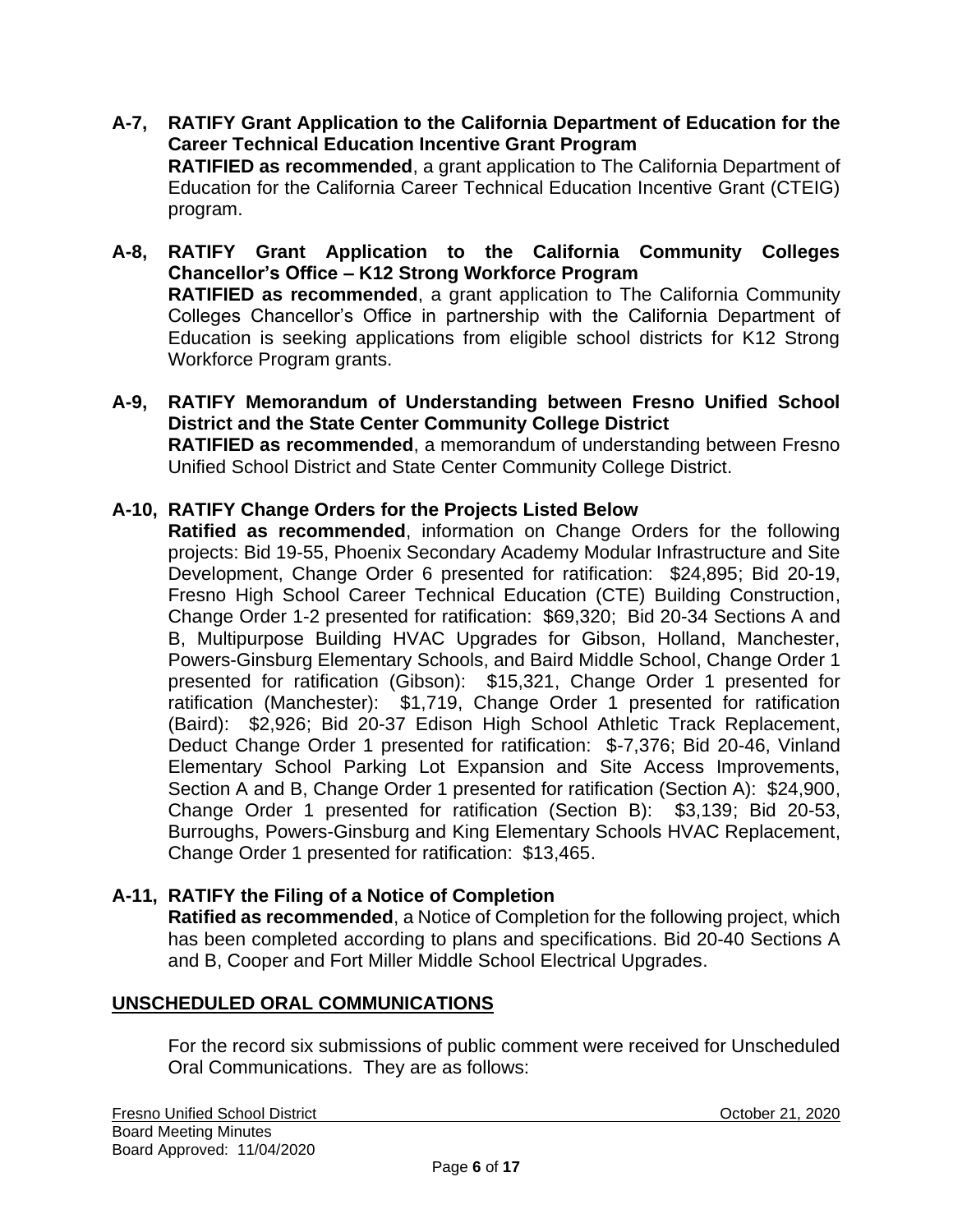## **1. Susan Wittrup**

Dear Board Trustees and Supt. Nelson,

The real litmus test for instilling confidence in the decisions the district is making about returning students and staff to schools during the covid pandemic will be when all of our board trustees start attending board meetings in person again. If, as elected public servants, the trustees are not willing to show up for board meetings, how can they expect the rest of us to feel safe returning full time to school sites on Nov.2nd? This is not a rhetorical question. Parents do not have a choice. Students do not have a choice. FUSD management staff do not have a choice. Now, more than ever before, and with so much at stake, our school board should be setting the example. Respectfully, Susan Wittrup, School Psychologist, 559-999-1311.

### **2. Danielle Loucks**

Dear Board Trustee's and Superintendent Nelson,

As schools are reopening for pods of students in need, teachers and staff are returning to campus, when will the Board of Trustees and Superintendent lead by example and attend their monthly board meetings at the district board room? It seems it is time to get back to work and work in place, as many of us families are doing so. If Board Trustees are able to shop at Target or the like, certainly they can attend their monthly board meeting at the district and not via zoom from their home. We're looking for leadership and it starts at the top. Thank you for your reply, Danielle Loucks.

### **3. Denise Simons**

#### Lack of Leadership

FUSD teachers and students will begin returning to schools on November 2nd. Some teachers and high risk youth have ALREADY returned to campuses. Yet some of the FUSD board are refusing to meet in person to do their jobs. As a board member, you have the ability to wear a mask and easily "socially distance" in the boardroom. Yet in cowardly fashion, some of the board members refuse to meet in person. They have no problem sending students and teachers back to work, while hiding in their homes on a zoom meeting.. If it is safe to send kids & teachers back to school, it is certainly safe for all of you to get yourselves to an "in person" board meeting. You are NOT leading by example. Statements on your "Core beliefs & Commitments" from your website state :

"Leaders mush perform courageously & ethically to accomplish stated goals" and "We will provide clear expectations and support professional growth"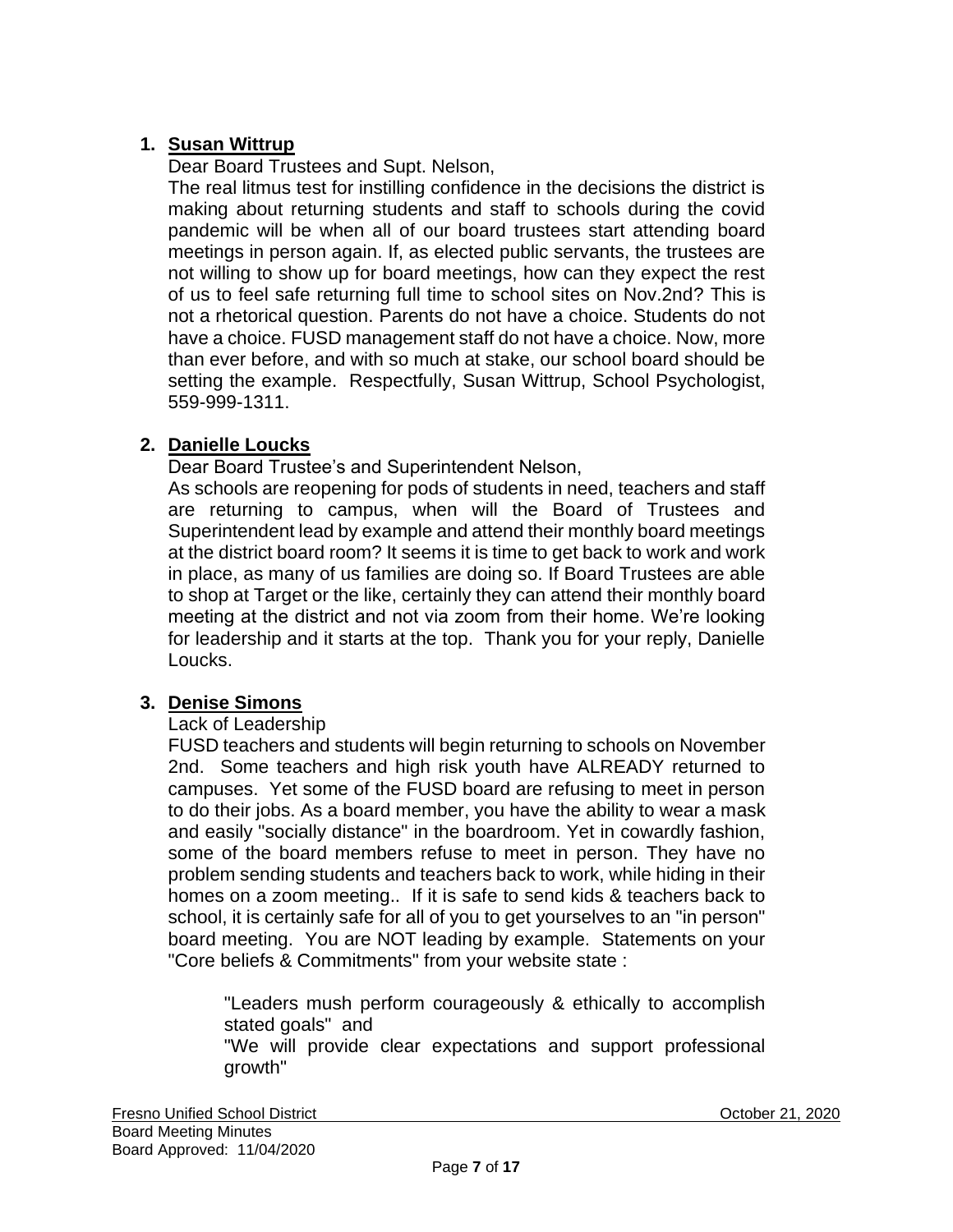YOU expect the students & FUSD employees to be courageous in the face of a pandemic, yet you are weak-kneed.

YOU set clear expectations for students & teachers to return to class, yet you will not meet those expectations yourselves. YOU are hypocrites.

My message to you? Get out of your pajamas, get off the zoom, and get yourselves to the boardroom and WORK as you were elected to do. Thank You, Denise Simons.

### **4. Cameron Simons**

To the FUSD Board,

Why do FUSD Board members refuse to have in-person meetings? Students and teachers are going back to school Nov 2nd. Some of the "high risk" students in our community have ALREADY returned. Do you think you are "too special" to go back to in person meetings? You have the PRIVILEGE of a big room where you can spread, out and mask up. If you are fearful of your health & co-morbid conditions, I challenge you to think of all those working minimum wage jobs in fast food, and in the fields who go to work everyday in places where social distancing is difficult. So, I guess its "ok" for them to risk their health, but not you?

These board members are nothing but cowards and hypocrites for refusing to meet in person to do their elected duties. If its "too risky" to go to a board meeting, why are they saying its acceptable to send kids and employees back to school? The hypocrisy is unreal.

Again, If the board is waiting for a vaccine or a cure for COVID before THEY go back to a meeting, then why is it OK to send the kids & teachers back? Also, a cure or reliable vaccine may never come!

Get off of your "thrones" of privilege, you are not special.

You are expecting things from FUSD employees, students and families that YOU are unwilling to do yourselves. Thank You, Cameron Simons, Fresno Unified Alum.

### **5. Jennifer Johnstone**

Dear Board Trustees:

Our board member from the Bullard Region voted "no" on the resolution declaring our district as an anti-racist institution which served as the perfect example of exactly why we need to adopt such a resolution. As a teacher, parent, resident and voter in the Bullard Region, Mr. Slatic does not speak for me.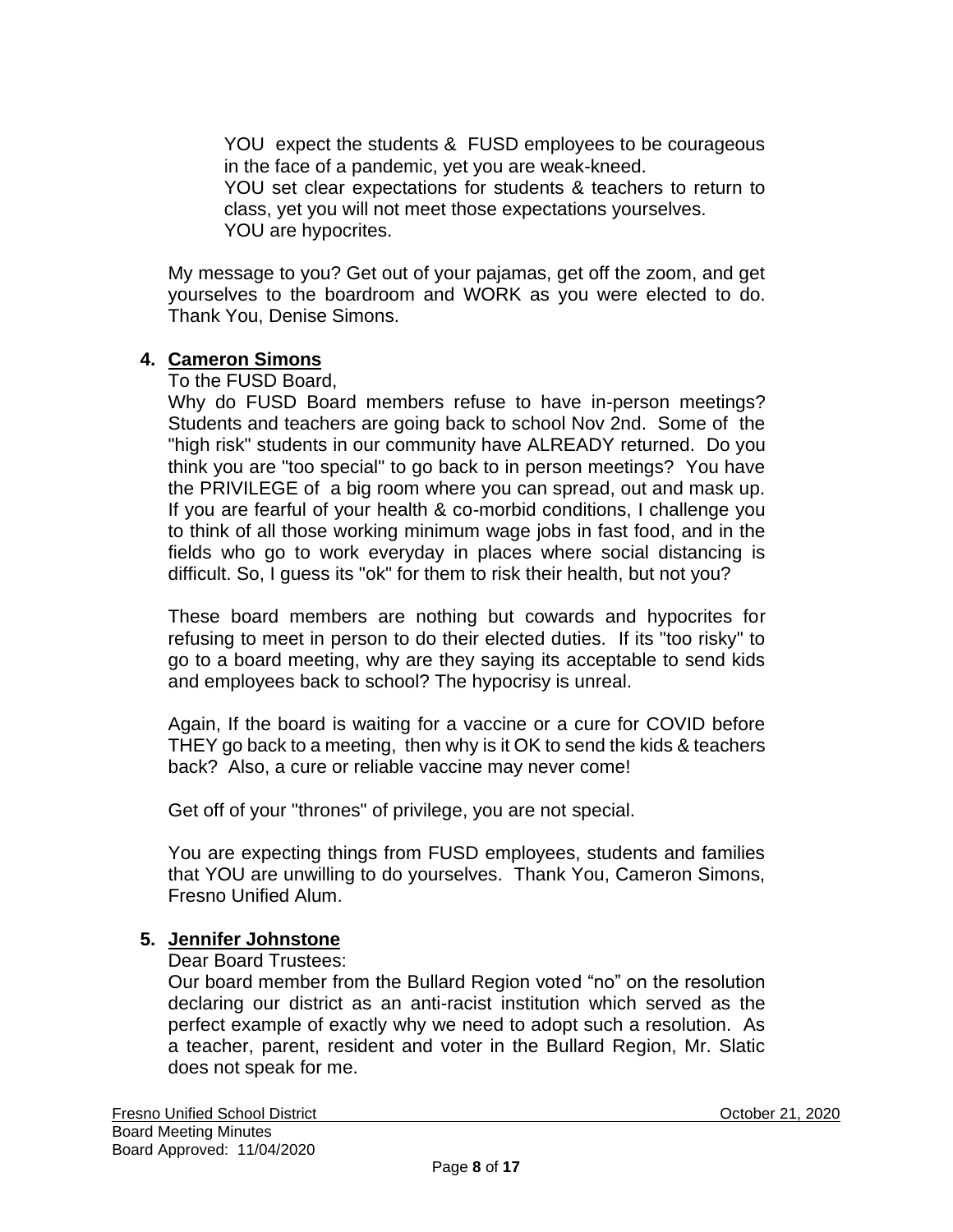## **6. Catherine and Jason Peters**

#### Board Members:

I have been wondering when you all (read each and every one of you) will be back in person during your monthly Board meetings? If most teachers are back in classrooms, some with students, and FUSD is required to be at the Downtown location, in person, I believe it is more than appropriate for you all to be in session, in person. Don't you agree?

I also believe that leadership and accountability should take place from the top to the very bottom of FUSD and FUSD School Board Members. Please lead by example, stop turning your cameras off when a certain Board Member is speaking, and act like the leaders you portray yourselves to be. What you are doing is disespectful, goes against what FUSD supposedly stands for with anti bullying, and frankly, is really rude. It's impossible to respect anyone who plays such juvenile games at your well seasoned ages. Again, don't you agree? Catherine Peters and Jason Peters, 709-6080.

### **B. CONFERENCE/DISCUSSION AGENDA**

#### **B-12, PRESENT and DISCUSS the Student Voice Collaborative for the 2020/21 School Year**

#### **OPPORTUNITY FOR PUBLIC COMMENT**

For the record, zero submissions were received for public comment on Agenda Item B-12.

For the record, Board Members had questions or comments pertaining to Agenda Item B-12. A summary is as follows: Congratulated students for comments and presentation and taking the initiative to speak on behalf of students. Shared the Board works to make sure students feel part of the community and responsible for the community. Expressed appreciation for students participating in the student collaborative. Shared it will help the Board make more informed decisions. Thanked staff working with the Race and Social Action Advisory Committee.

#### **B-13, DISCUSS and ADOPT Fresno Unified School District's Strategic Plan**

#### **OPPORTUNITY FOR PUBLIC COMMENT**

For the record, zero submissions were received for public comment on Agenda Item B-13.

For the record, Board Members had questions or comments pertaining to Agenda Item B-13. A summary is as follows: Asked if the plan had been vetted against other language groups? Commented on the graphics used in the presentation and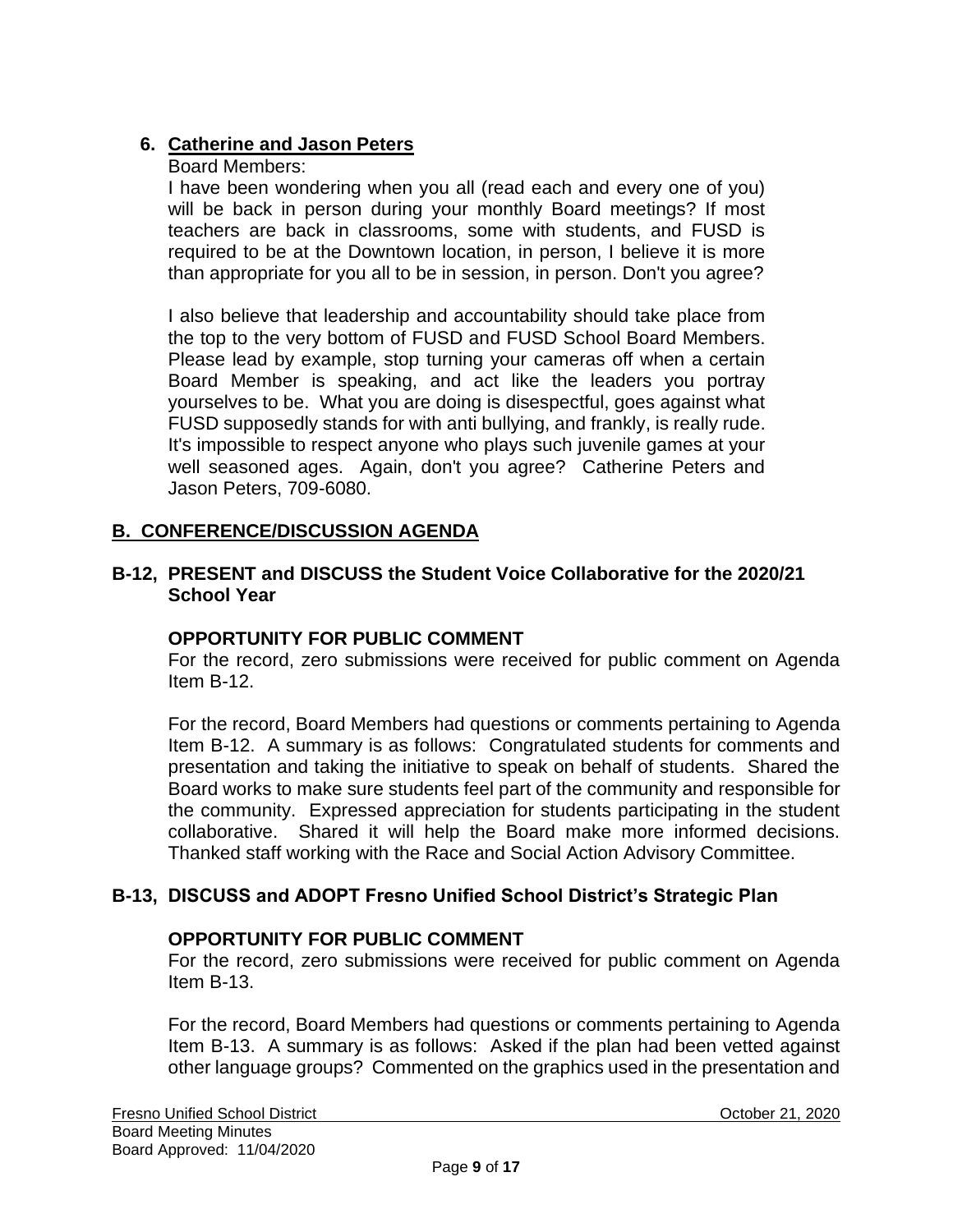asked if they could be more inclusive. Expressed appreciation for staff capturing and incorporating feedback from the Board perspective. Requested clarity as to how this plan will be lived and translated for the community. Commented that when truth and honesty are in the room good things happen. Expressed concern for the document to be written with language to be well understood by non-English speakers and those within the community that the district serves. Superintendent Nelson, Chief of Equity and Access Sanders, and Chief of Communications Henry were available to provide clarity.

On a motion by Board Member Cazares, seconded by Board Member Jonasson Rosas, Agenda Item B-13 was adopted by a roll call vote of 7-0-0-0 as follows: AYES: Cazares, Islas, Jonasson Rosas, Mills, Major Slatic, Clerk Davis, and Board President Thomas.

#### **B-14, PRESENT and DISCUSS an Update on Career Technical Education Facilities, Career Technical Education Pathways & Alignment to Local Workforce Development Needs**

#### **OPPORTUNITY FOR PUBLIC COMMENT**

For the record, zero submissions were received for public comment on Agenda Item B-14.

For the record, Board Members had questions or comments pertaining to Agenda Item B-14. A summary is as follows: Expressed preference and support for the Duncan Pathways due to the direct impact to the community, especially as the Valley faces a shortage of healthcare workers. Referenced time previously spent during Board Workshops prioritizing projects and that there are more needs and wants than there is money, wished the presentation showed where the funds would be cut from (projects/regions) in order to proceed with those listed in the presentation. Requested to know the full picture when deciding as to which project to move forward, need to know what will be put on hold to move these projects forward, can't make decisions in a vacuum. Voiced concern for inequities within the regions when moving forward on construction projects. Encouraged staff to return with project matrix. Requested clarity as to if the district is in jeopardy of losing grant funds. Chief of Operations Temple and Executive Director Ward were available to provide clarity.

For the record, no action was required for Agenda Item B-14.

### **B-15, DISCUSS and APPROVE the Amendments to the 2020/21 Academic Calendar**

#### **OPPORTUNITY FOR PUBLIC COMMENT**

For the record, zero submissions were received for public comment on Agenda Item B-15.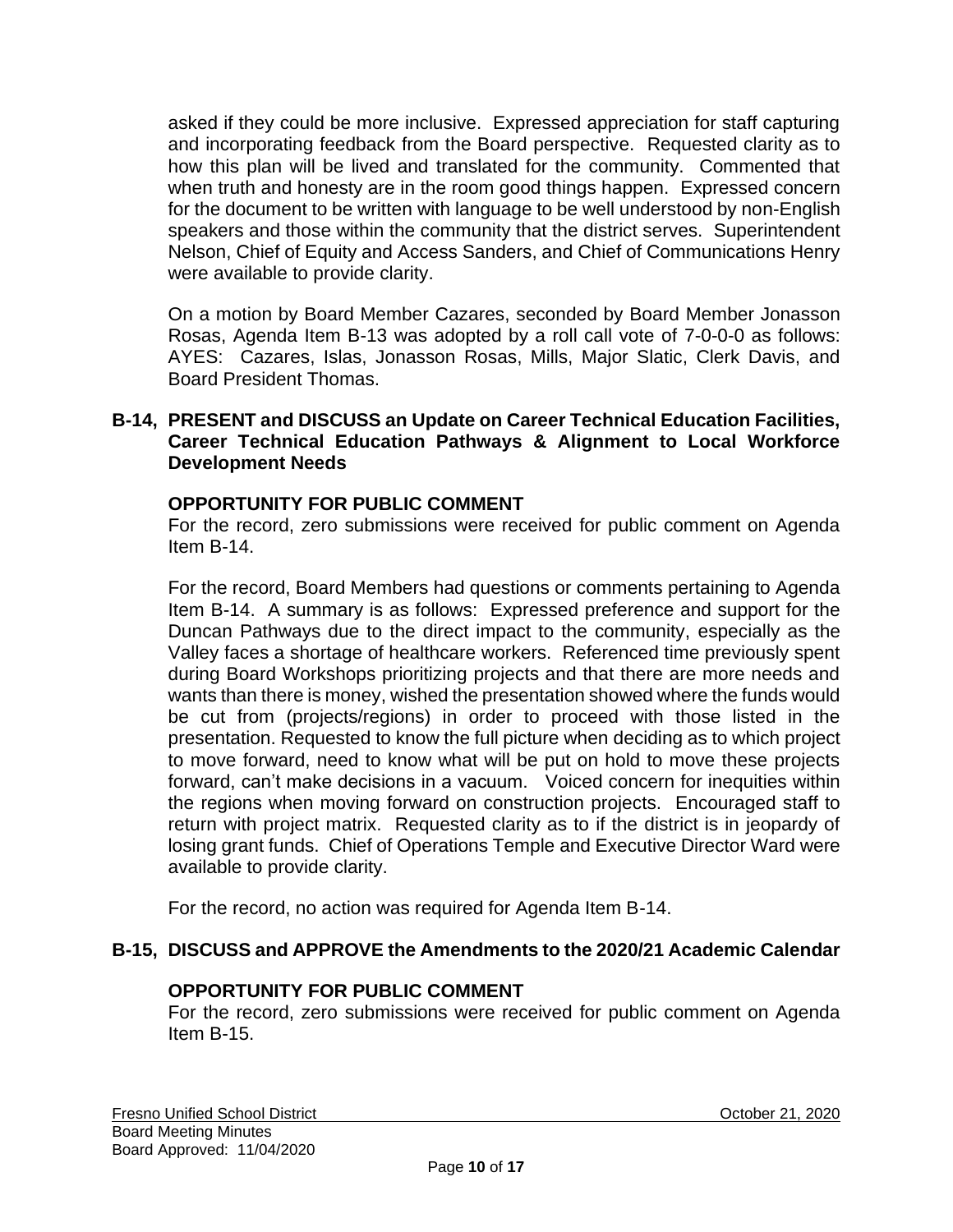On a motion by Board Member Mills, seconded by Board Clerk Davis, Agenda Item B-15 was approved by a roll call vote of 7-0-0-0 as follows: AYES: Cazares, Islas, Jonasson Rosas, Mills, Major Slatic, Board Clerk Davis, and Board President Thomas.

### **B-16, DISCUSS and APPROVE the Renaming Early Learning Center, Fresno and A Street**

### **OPPORTUNITY FOR PUBLIC COMMENT**

For the record, eighteen submissions were received for public comment on Agenda Item B-16. They are as follows:

## **1. Rosemary R. Wanis**

Please rename your Early Learning Center in honor of LaVera Ethridge-Wiliams. So deserving of this honor. Our district needs this so that Black children, staff, teachers, and administrators have representation that elevates their own experiences as Black individuals in FUSD. Sincerely, Rosemary.

### **2. Lisa Haynes-Scott**

To FUSD School Board,

LaVera Ethridge-Williams in 1968 she became the FIRST PRIVATE OWNED INFANT CHILD CARE CENTER for children six weeks to twenty-four months old. With her vision wasthe beginning of a chain of family owned and operated childcare centers throughout the Fresno city and metropolitan areas. The last of the facilities to be built was on Fresno and A Street, which was originally called the LaVera's Educational Center. This center was built in December of 2005. She built this facility with her own private monies after being a victim of West Fresno redlining discrimination. LaVera's Educational Center was the first state of the art early education center ever built in West Fresno. In July of 2013, LaVera sold the building to the Fresno Unified School District. The center is now run by one of her former employees Laura Mitchell, Program Manager.

LaVera Ethridge-Williams who always had a focus on caring for children and making sure parent had quality care care. Mrs. Williams is a gentle giant, warm, loving, dedicated, giving, role model for ALL AGES, opportunist to others, self-starter, trainer, and permanent resident of West Fresno for almost 75 years. At the age of 93 she continues to volunteer her time to work on issues affecting the quality of life of West Fresno residents.

I am requesting FUSD School Board support on October 21st to move forward with a motion to make this a reality. Lisa Haynes-Scott, CEO GriefZone.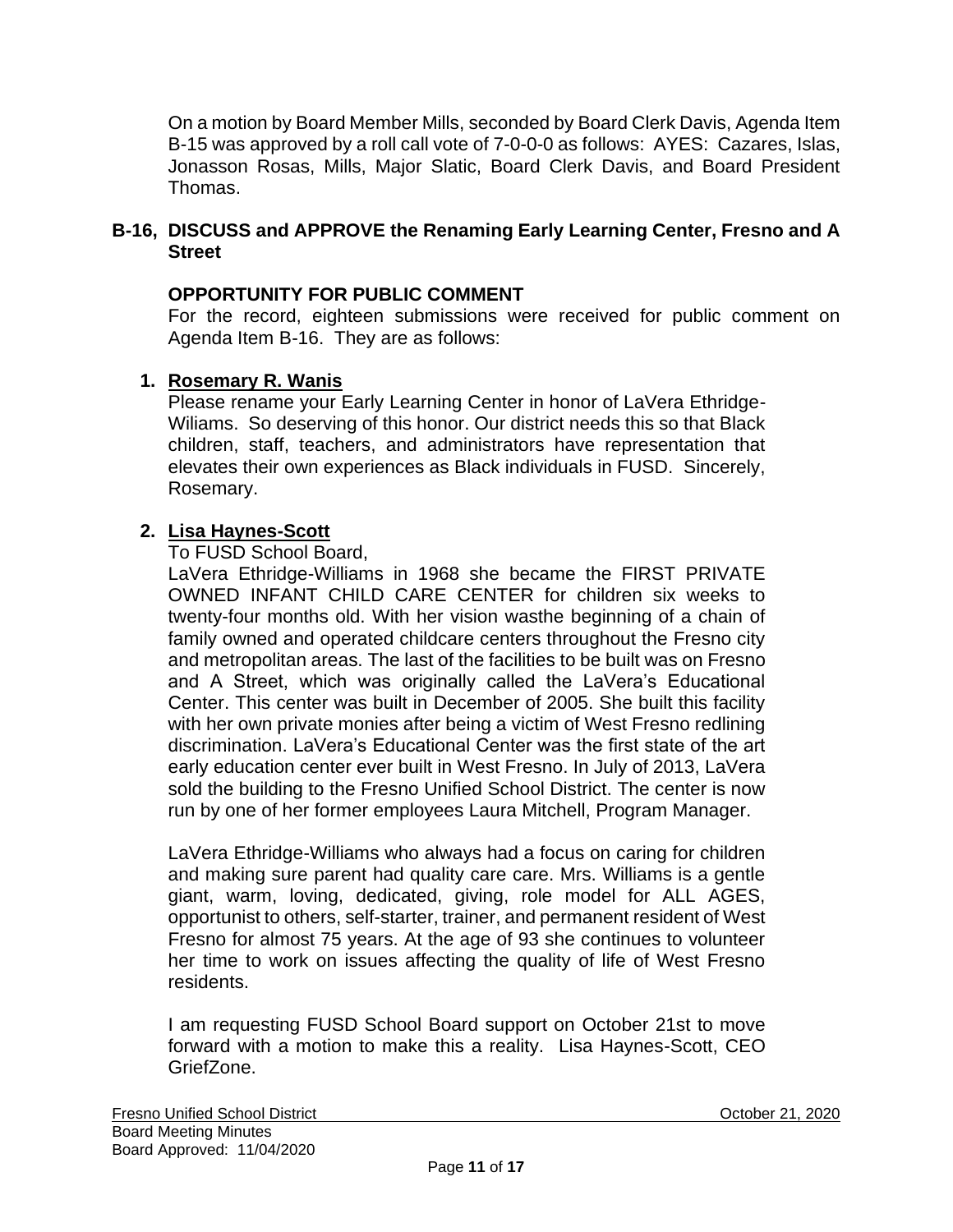### **3. Mae Kidd - Voice Message (Transcribed)**

My name is Mae Kidd. I live in the Los Angeles area, Los Angeles, California, and I'm calling in regard to the LaVera Ethridge-Williams, uh to rename the Fresno, uh she built the Fresno daycare center there at Fresno and "A" Street and at that time it was called LaVera's Educational Center and she built it in 2005 it was sold in 2013 to Unified School District and I'm calling to rename it to LaVera's Williams Daycare Center. You can reach me at area code 951-741-1810. Thank you.

### **4. Ovonder Tatum - Voice Message Transcribed**

I'm calling in regards to congratulate LaVera Etheridge-Williams for the many outstanding accomplishments she has received and endowed in childcare. I think this is the most deserving for the name change of the learning center into her name, LaVera Etheridge-Williams. My name is Ovonder Tatum, phone number, 559-266-1423.

### **5. Rob Harris**

Greetings, I wanted to submit this written support for the renaming of the above mentioned facility after Lavera Williams.

She has been a staple for several decades in West Fresno for all in the youth educational system. She and those in her charge have contributed greatly to countless children, young adults and adults success in the West Fresno community and the greater Fresno area. She was a pioneer in the daycare industry for West Fresno and expanded her influence throughout the city and county. This also led to being involved in state legislation that greatly benefited child care centers in the entire state of California.

No other individual has contributed more to the childcare and daycare arena in West Fresno and the greater Fresno area than Lavera Williams. It is only fitting that her sacrifices and accomplishments be memorialized by renaming this center after her.

West Fresno is a better place after receiving her lifelong service to the community. She has helped countless members of the community that desired to be educators and entrepreneurs to pursue their dreams and for those dreams to come to fruition.

Again, this honor should be bestowed upon Lavera Williams for the sacrificial Pioneer she truly is. Thank you for your consideration. Rob Harris.

### **6. Wanda Emmett - Voice Message (Transcribed)**

Hi, my name is Wanda Emmett. I'm calling for Mrs. LaVera Williams, Ethridge-Williams, in regards to a learning center that should be named after her. I worked with Mrs. Williams for a lot a lot of years she's a hard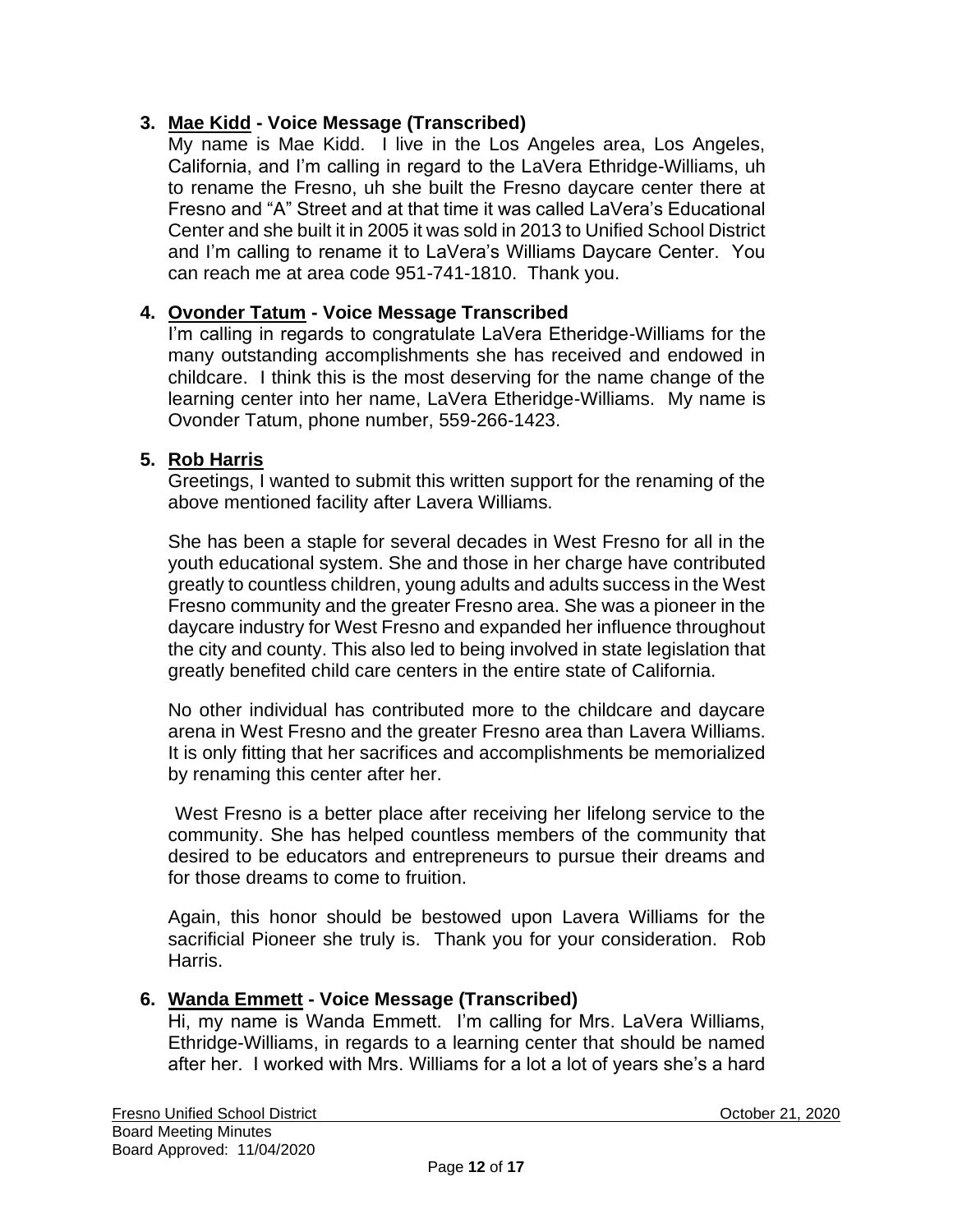worker she's given so much more to the community. She's trained up young people and um, educated them and she still lives in the community. So, I just wanted to share that uh, you couldn't have a better person's name on the learning center than LaVera Etheridge-Williams. Again, my name is Wanda Emmett. Thank you.

# **7. Lynette Sanders**

### Good Afternoon,

I have gotten to know LaVera Williams upon my return to the Central Valley 10yrs ago. She has been a beacon of knowledge and support to this community. I was astounded to see the breadth of involvement she continues to have in support of the less fortunate and the youth. I am inspired to do more as I see this woman of such a grand age continue to strive to bring wellness and care to those in need. I fully support these efforts to have the learning center named in her honor. Kindest Regards, Lynette Sanders, PharmD. Central Valley Resident.

### **8. Linda Reaves – Voice Message (Transcribed)**

Hi, my name is Linda Reaves. I'm calling on behalf of LaVera Etheridge-Williams, regarding the renaming of the early learning center on Fresno Street. I think LaVera Williams name should be on the building because she was the original owner, in fact she had the building built. She also has lived on the Westside for over 75 years, she's a pillar of the community, she has done wonderful things throughout her life in the community. She has raised more than half of the children and adults and women and children and their kids for over the last 30 years. She is wellknown and well liked. She would do anything for anybody that asks, even if they don't ask. She's always there to give a helping hand, give advice, and to help people establish their own businesses if they want to go into childcare or a group home she's there to help because she is a mentor and a person of great faith and she recognized that childcare for the Westside has always been a need. Again, she was the first African American woman that opened a privately owned daycare with her own money did not get money from the bank, she did it all her own self and she has always and will be a pillar in the community for Fresno and the Westside. Thank you.

### **9. Todd Etheridge – Voice Message (Transcribed)**

Hi, yes, my name is Todd. I'm calling uh, in regards to supporting renaming or naming the early learning center to LaVera Williams. I think she's an outstanding and has been an outstanding citizen of the community in Fresno and I would just like to call and support her. Saying, I think it would be a great, great idea to uh, name the uh early learning center after her, for the great accomplishment she's been to the community and helping everyone and we really appreciate it. Thank you.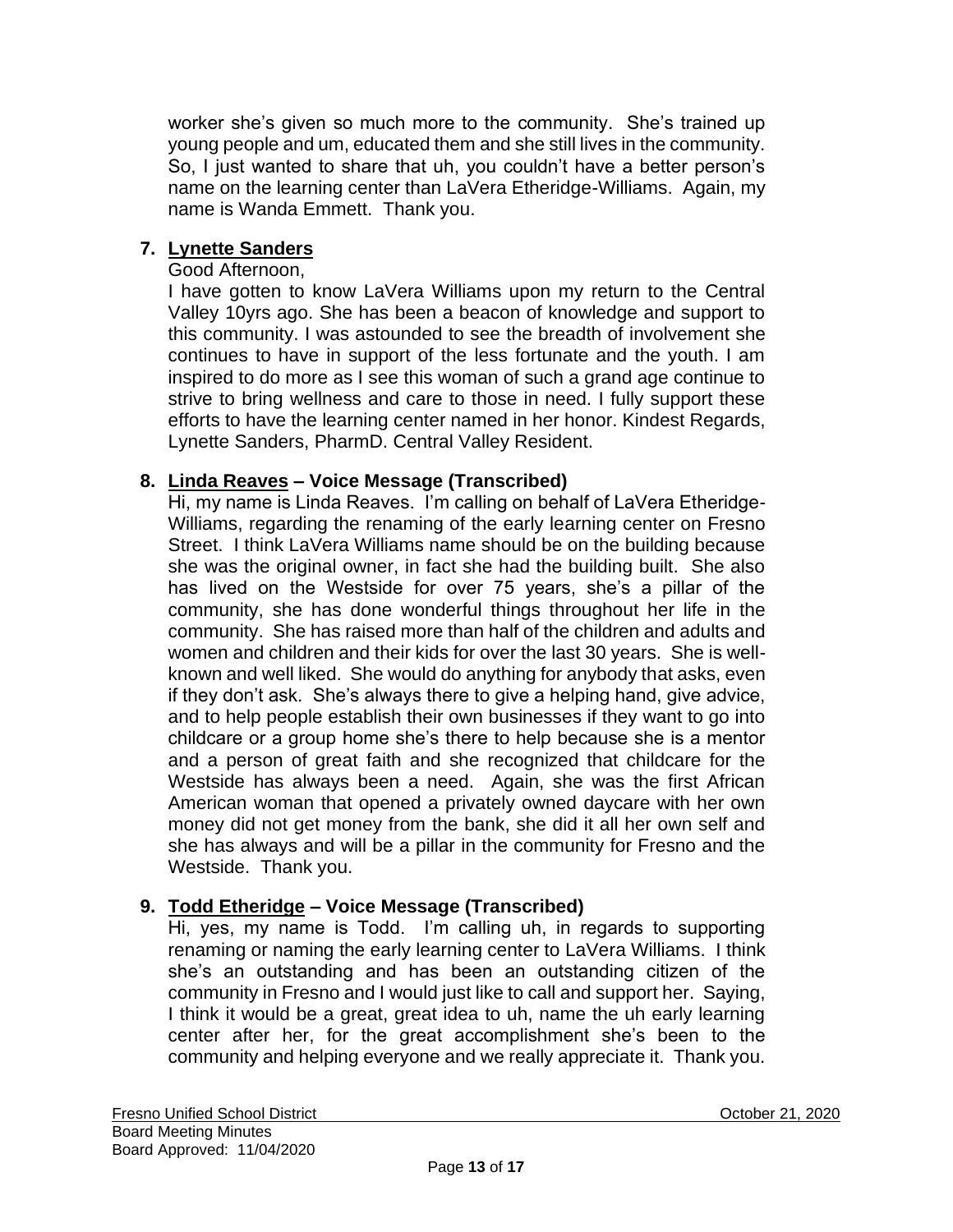# **10.Arnold Mcintosh – Voice Message (Transcribed)**

I'm calling in regards to LaVera Williams, Fresno, California. She's been the pioneer for the daycare centers in Fresno, California. She was the first woman, black woman, to open a daycare center for young babies so their moms could go to work. I think she's an excellent candidate because she's one of the first to start her own business. Please give her every consideration because she's worth it. Not only that, but she's a leader in the community. Thank you.

### **11.Trina Dixon – Voice Message (Transcribed)**

Hi, my name is Trina Dixon and I'm calling in regards to the renaming the early learning center after LaVera Etheridge-Williams. I am in support of renaming the center LaVera Etheridge-Williams because of her dedication and commitment to the West Fresno area. And because of her commitment she has been recognized by several committees in the Fresno area, such as: The City of Fresno honoring her with the minority business enterprise award; The Portrait of Success award from KSEE 24; Woman of the Year from the 16<sup>th</sup> District of California by Senator Jim Costa; The Martin Luther King, Jr. award for community service. Mrs. Williams, uhm, has been in daycare business for many years and she has visited the prisons weekly, her desire to do good deeds and to share spiritual teachings which led her to be a mentor , not only a mentor in the prison system, but Mrs. Williams is also a mentor throughout the West Fresno Community. Mrs. Williams is part of the membership with the LINK, Fresno Corporated LINK, she provides, which provides scholarships to students in the community. She is a leader of the West Fresno who organized the Annual Holiday Tea which provides an opportunity for African American women across the community. Most recently, Mrs Williams received the 2018 Legacy Trailblazer award presented by Fresno County Superintendent of Schools from Jim Yovino at the African American Student Leadership Conference and after four years of struggle and rejection, racial unrest, no public financial help, and **(250-word limit reached)**.

### **12.Phillip Cowings**

Hello All,

LaVera Ethridge-Williams is a woman of vision, an entrepreneur, dream maker, child care and community advocate who believes that a balanced life supports and sustains personal and business success. Her hard work and her vision have not gone unnoticed. Mrs. Ethridge-Williams' love for the community and her business success has been cited on the local and national level. She was recognized by the Gamma Eta Chapter of the Iota Phi Lambda Society as the Outstanding Black Woman of the Year. The City of Fresno honored her with the Minority Business Enterprise Award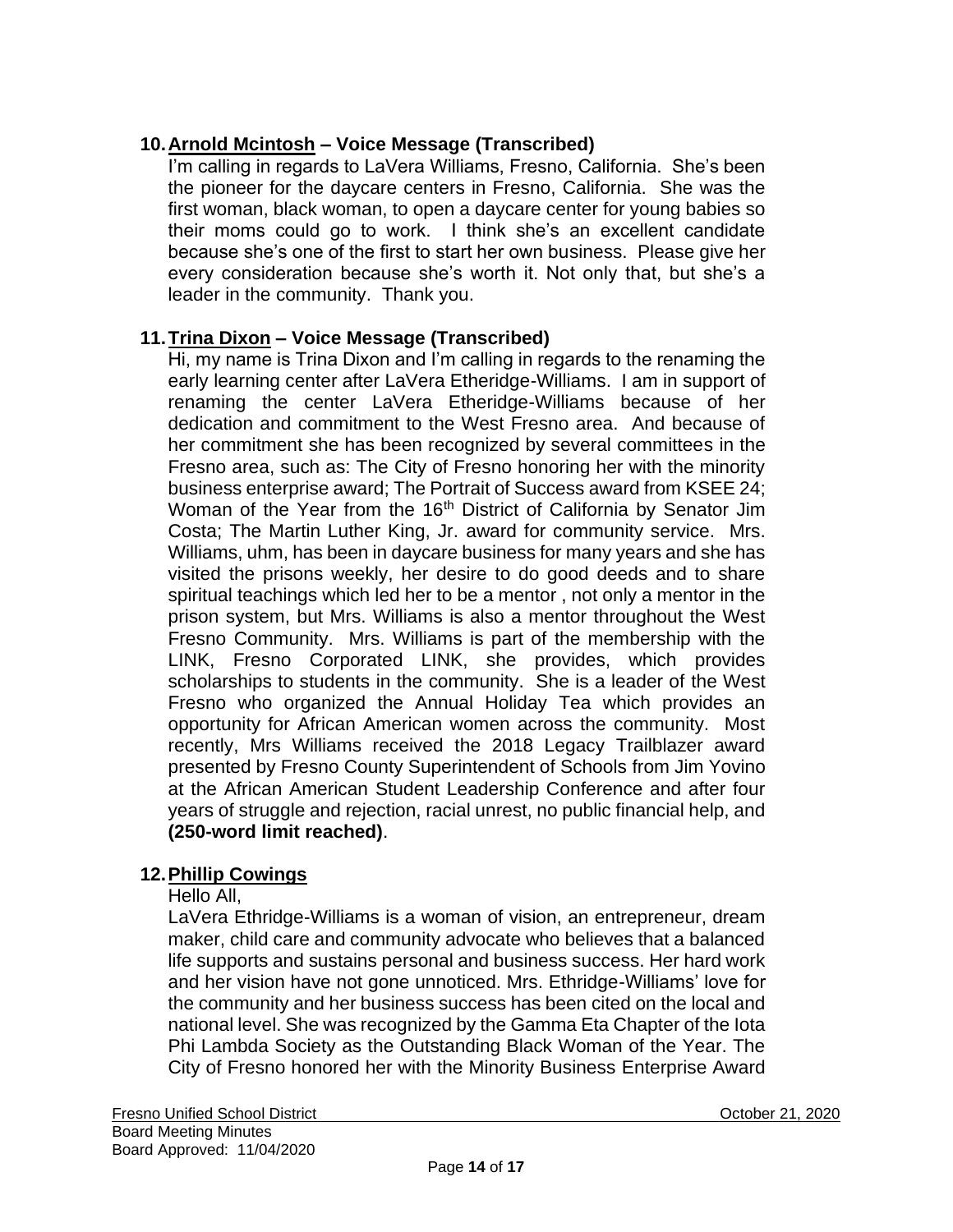for outstanding contributions to the Fresno economy. She received the Portrait of Success Award from KSEE-24; the Woman of the Year for the 16th Senate District of California by Senator Jim Costa; the Martin Luther King, Jr. Award for community service recognized by the Fresno Unified School District for being a leader in education for the children of the community. She also is involved with the Fellowship Missionary Baptist Church Homeless Ministries which she has been a part of since conception. She began feeding and clothing the homeless 35 years ago and continues to feed every 1st Saturday of the month. She was also a mentor for inmates at the Women's Prison in Chowchilla for over 15 years. She visited the prison weekly. Her desire was to do good deeds and to share spiritual teaching which led her to be a mentor. LaVera has tirelessly worked to bring about neighborhood centers, shopping opportunities and better housing **(250-word limit reached)**.

### **13.Eileen Muro**

Hello,

LaVera Ethridge-Williams is a woman of vision, an entrepreneur, dream maker, child care and community advocate who believes that a balanced life supports and sustains personal and business success. Her hard work and her vision have not gone unnoticed. Mrs. Ethridge-Williams' love for the community and her business success has been cited on the local and national level. She was recognized by the Gamma Eta Chapter of the Iota Phi Lambda Society as the Outstanding Black Woman of the Year. The City of Fresno honored her with the Minority Business Enterprise Award for outstanding contributions to the Fresno economy. She received the Portrait of Success Award from KSEE-24; the Woman of the Year for the 16th Senate District of California by Senator Jim Costa; the Martin Luther King, Jr. Award for community service recognized by the Fresno Unified School District for being a leader in education for the children of the community. She also is involved with the Fellowship Missionary Baptist Church Homeless Ministries which she has been a part of since conception. She began feeding and clothing the homeless 35 years ago and continues to feed every 1st Saturday of the month. She was also a mentor for inmates at the Women's Prison in Chowchilla for over 15 years. She visited the prison weekly. Her desire was to do good deeds and to share spiritual teaching which led her to be a mentor. LaVera has tirelessly worked to bring about neighborhood centers, shopping opportunities and better housing to **(250-word limit reached).**

### **14.Shirley Harris – Voice Message (Transcribed)**

My name is Shirley Harris, my telephone number is 352-0073. I am calling in to support the renaming of the existing Fresno Unified Learning Center on Fresno Street and "A" Street, to be renamed in honor of the person who built that center that Unified is currently using on an active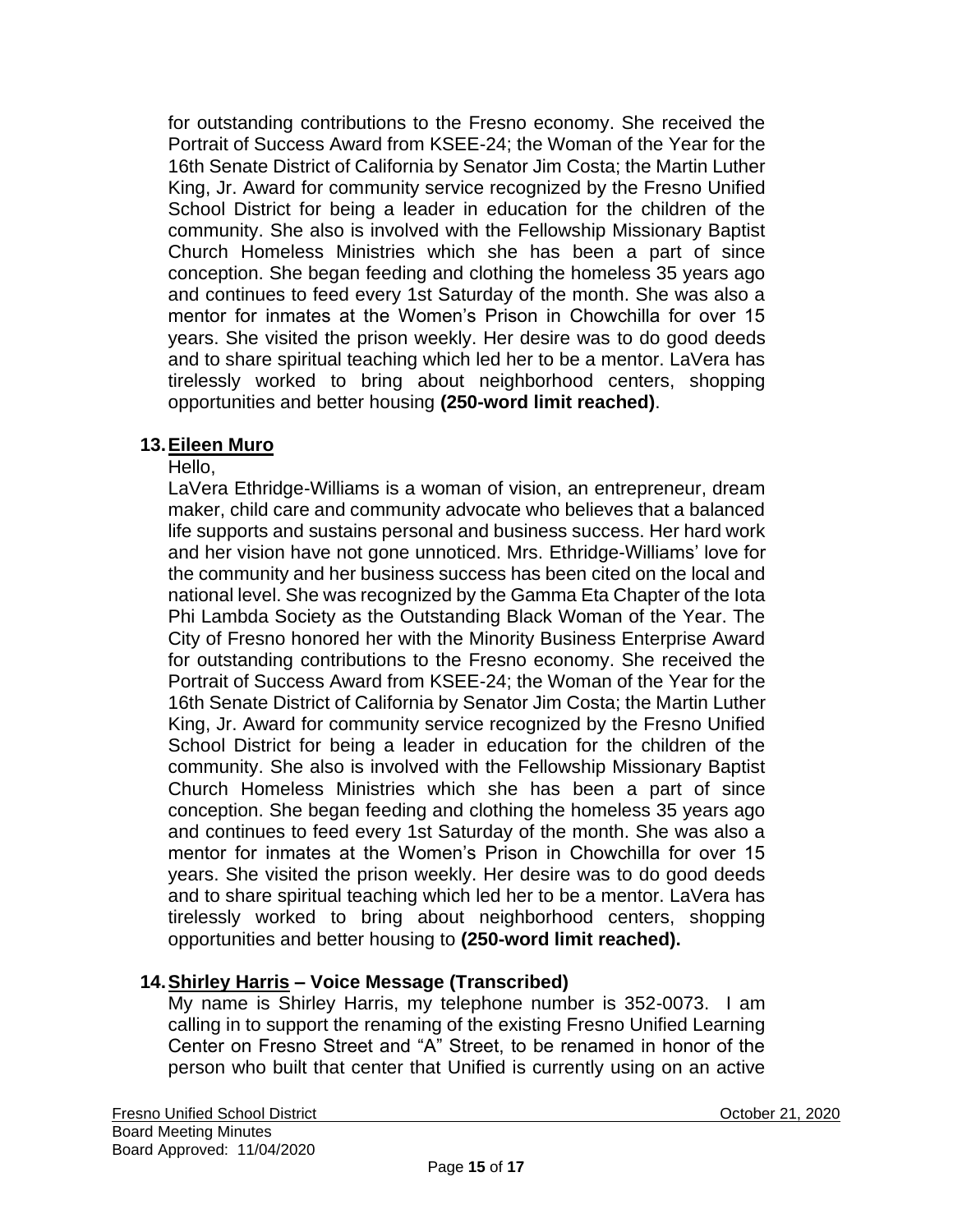basis for LaVera Williams. She is a long-time resident of Fresno and has never wavered from the roots from which she came a dedicated educator and all who know her know that she is a wonderful person, forth coming and ambitious for everyone when it comes down to our children. She has never left the Westside and has always had children of all nationalities and diversities welcome, with her attentive to family and family needs. I again, nominate the renaming of the existing center to LaVera's Educational Center, LaVera's whatever you want to call it as long as we can have it named in her honor. Thank you in her recognition for devotion to the field of education. Thank you.

## **15.Anonymous – Voice Message (Not Transcribed)**

### **16.Alex Smith – Voice Message (Transcribed)**

Yes, my name is Alexander Smith I am calling on uhm, renaming the early learning center in honor of LaVera Williams. I think that is a great idea uhm, I think she is more than deserving of this honor. Thank you.

### **17.Barbara Daniel**

I Barbara Daniel support the renaming of the Early Learning Center to LaVera Williams. LaVera is a pillar in Early Care and Education Community who opened the first infant child care center in Fresno County which payed the foundation for all infant care programs that followed.

She is not only a business woman but she is mentor and a leader in the community who made it her life's mission to be a voice for the community including our youngest learners and families who voices often go unheard as she has supported homeless people, mentored prison inmates, advocated for quality child care programs, and many other community wide efforts.

LaVera Williams whole heartily deserves all the recognition she has received and continues to receive in the community. She has not only been a mentor to me for the past 20 year but she has become apart of my family. She inspired me to become the woman and leader that I am today, who continues to support our youngest learners and advocate for the community voices that go unheard.

LaVera has earned the privilege to have a school renamed after her.

If you have any questions please do not hesitate to email me at bdaniel810@icloud.com or call me at (559)970- 4464. Sincerely, Barbara Daniel.